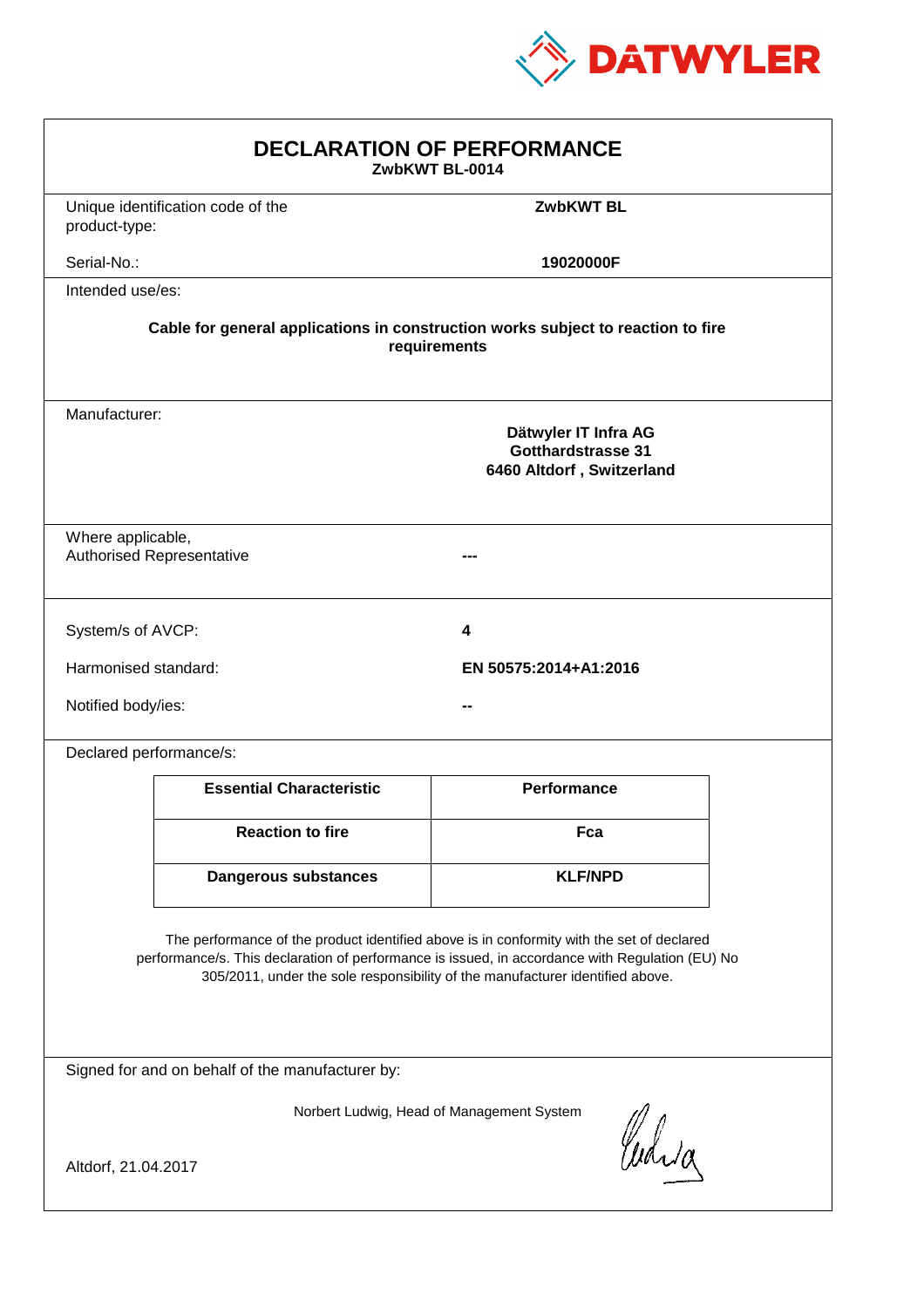

| LEISTUNGSERKLÄRUNG<br>ZwbKWT BL-0014                                                                                                                                                                                                                       |                                              |                                                                                |  |  |
|------------------------------------------------------------------------------------------------------------------------------------------------------------------------------------------------------------------------------------------------------------|----------------------------------------------|--------------------------------------------------------------------------------|--|--|
|                                                                                                                                                                                                                                                            | Eindeutiger Kenncode des Produkttyps:        | <b>ZwbKWT BL</b>                                                               |  |  |
| Serien-Nr.:                                                                                                                                                                                                                                                |                                              | 19020000F                                                                      |  |  |
| Verwendungszweck(e):                                                                                                                                                                                                                                       |                                              |                                                                                |  |  |
| Kabel/Leitung für allgemeine Anwendungen in Bauwerken in Bezug auf die<br>Anforderungen an das Brandverhalten                                                                                                                                              |                                              |                                                                                |  |  |
| Hersteller:                                                                                                                                                                                                                                                |                                              | Dätwyler IT Infra AG<br><b>Gotthardstrasse 31</b><br>6460 Altdorf, Switzerland |  |  |
| Wo anwendbar, Bevollmächtigter:                                                                                                                                                                                                                            |                                              |                                                                                |  |  |
| Leistungsbeständigkeit:                                                                                                                                                                                                                                    | System(e) zur Bewertung und Überprüfung der  | 4                                                                              |  |  |
|                                                                                                                                                                                                                                                            | Harmonisierte Norm:<br>EN 50575:2014+A1:2016 |                                                                                |  |  |
| Notifizierte Stelle(n):                                                                                                                                                                                                                                    |                                              |                                                                                |  |  |
| Erklärte Leistung(en):                                                                                                                                                                                                                                     |                                              |                                                                                |  |  |
|                                                                                                                                                                                                                                                            | <b>Wesentliche Merkmale</b>                  | Leistung                                                                       |  |  |
|                                                                                                                                                                                                                                                            | <b>Brandverhalten</b>                        | Fca                                                                            |  |  |
|                                                                                                                                                                                                                                                            | Gefährliche Stoffe                           | <b>KLF/NPD</b>                                                                 |  |  |
| Die Leistung des vorstehenden Produkts entspricht der erklärten Leistung/den erklärten<br>Leistungen. Für die Erstellung der Leistungserklärung im Einklang mit der Verordnung (EU) Nr.<br>305/2011 ist allein der obengenannte Hersteller verantwortlich. |                                              |                                                                                |  |  |
| Unterzeichnet für den Hersteller und im Namen des Herstellers von:                                                                                                                                                                                         |                                              |                                                                                |  |  |
| Norbert Ludwig, Head of Management System<br>Waja<br>Altdorf, 21.04.2017                                                                                                                                                                                   |                                              |                                                                                |  |  |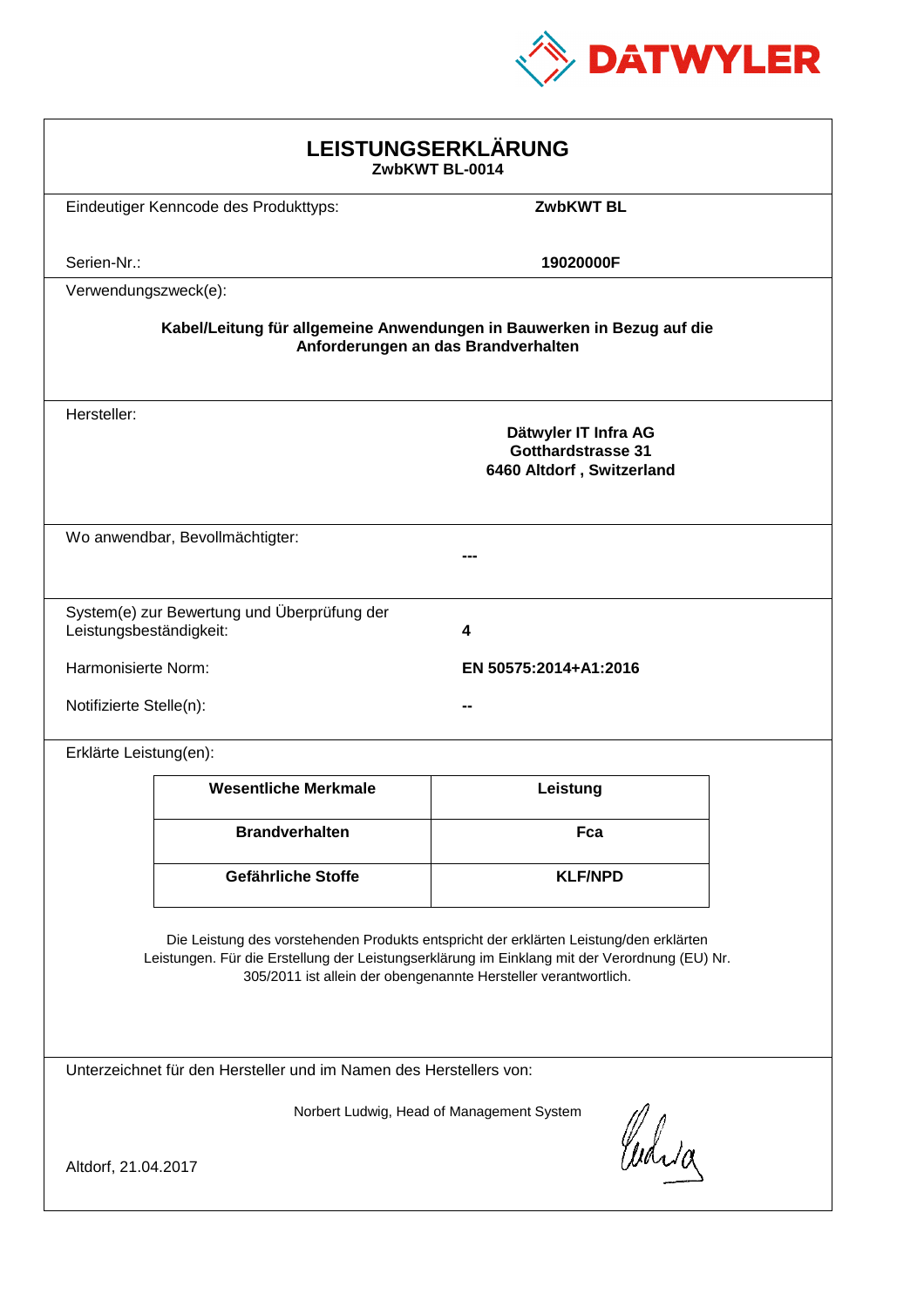

| <b>PRESTATIEVERKLARING</b><br>ZwbKWT BL-0014                                                                                                                                                                                                                                |                                                                         |                                                                                |  |  |
|-----------------------------------------------------------------------------------------------------------------------------------------------------------------------------------------------------------------------------------------------------------------------------|-------------------------------------------------------------------------|--------------------------------------------------------------------------------|--|--|
| producttype:                                                                                                                                                                                                                                                                | Unieke identificatiecode van het                                        | <b>ZwbKWT BL</b>                                                               |  |  |
| Serienr.:                                                                                                                                                                                                                                                                   |                                                                         | 19020000F                                                                      |  |  |
| Beoogd(e) gebruik(en):                                                                                                                                                                                                                                                      |                                                                         |                                                                                |  |  |
| Kabels voor algemene toepassingen in bouwwerken die onder<br>voorschriften inzake materiaalgedrag bij brand vallen                                                                                                                                                          |                                                                         |                                                                                |  |  |
| Fabrikant:                                                                                                                                                                                                                                                                  |                                                                         | Dätwyler IT Infra AG<br><b>Gotthardstrasse 31</b><br>6460 Altdorf, Switzerland |  |  |
|                                                                                                                                                                                                                                                                             | indien van toepassing, Gemachtigde:                                     |                                                                                |  |  |
| prestatiebestendigheid:<br>Geharmoniseerde norm:<br>Aangemelde instantie(s):                                                                                                                                                                                                | Het systeem of de systemen voor de<br>beoordeling en verificatie van de | 4<br>EN 50575:2014+A1:2016                                                     |  |  |
| Aangegeven prestatie(s)                                                                                                                                                                                                                                                     |                                                                         |                                                                                |  |  |
|                                                                                                                                                                                                                                                                             | Essentiële kenmerken                                                    | <b>Prestatie</b>                                                               |  |  |
|                                                                                                                                                                                                                                                                             | <b>Brandreactie</b>                                                     | Fca                                                                            |  |  |
|                                                                                                                                                                                                                                                                             | Gevaarlijke stoffen                                                     | <b>KLF/NPD</b>                                                                 |  |  |
| De prestaties van het hierboven omschreven product zijn conform de aangegeven prestaties. Deze<br>prestatieverklaring wordt in overeenstemming met Verordening (EU) nr. 305/2011 onder de exclusieve<br>verantwoordelijkheid van de hierboven vermelde fabrikant verstrekt. |                                                                         |                                                                                |  |  |
| Ondertekend voor en namens de fabrikant door:                                                                                                                                                                                                                               |                                                                         |                                                                                |  |  |
| Norbert Ludwig, Head of Management System<br>Curia                                                                                                                                                                                                                          |                                                                         |                                                                                |  |  |
| Altdorf, 21.04.2017                                                                                                                                                                                                                                                         |                                                                         |                                                                                |  |  |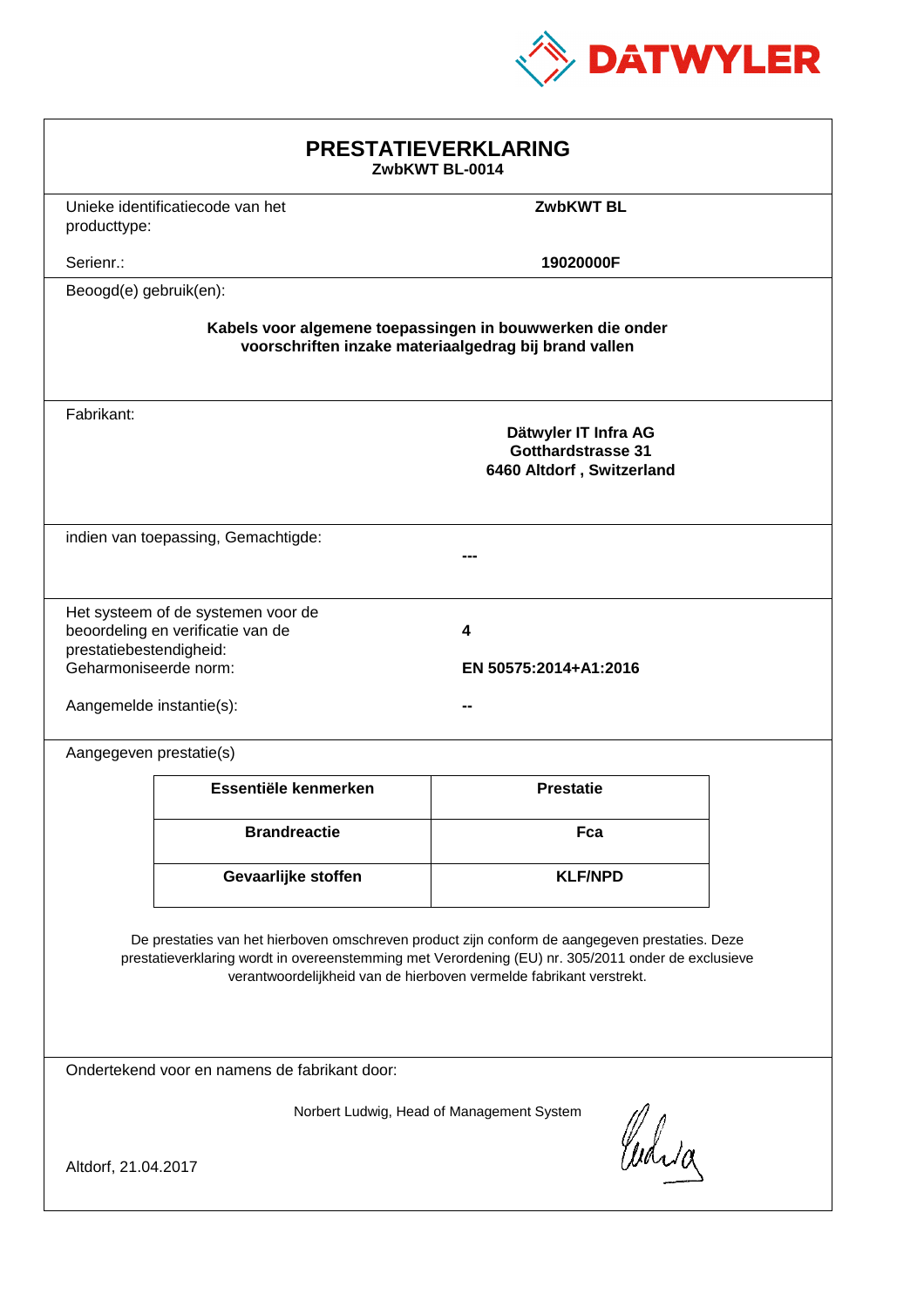

| DÉCLARATION DES PERFORMANCES<br>ZwbKWT BL-0014                                                                                                                                                                                                                   |                                                                                                                |                                                                                |  |  |  |
|------------------------------------------------------------------------------------------------------------------------------------------------------------------------------------------------------------------------------------------------------------------|----------------------------------------------------------------------------------------------------------------|--------------------------------------------------------------------------------|--|--|--|
| produit type:                                                                                                                                                                                                                                                    | Code d'identification unique du                                                                                | <b>ZwbKWT BL</b>                                                               |  |  |  |
| Numéro de série:                                                                                                                                                                                                                                                 |                                                                                                                | 19020000F                                                                      |  |  |  |
| Usage(s) prévu(s):                                                                                                                                                                                                                                               |                                                                                                                |                                                                                |  |  |  |
|                                                                                                                                                                                                                                                                  | Câble pour applications générales dans les ouvrages de construction soumis<br>aux exigences de réaction au feu |                                                                                |  |  |  |
| Fabricant:                                                                                                                                                                                                                                                       |                                                                                                                | Dätwyler IT Infra AG<br><b>Gotthardstrasse 31</b><br>6460 Altdorf, Switzerland |  |  |  |
|                                                                                                                                                                                                                                                                  | Le cas échéant, Mandataire                                                                                     |                                                                                |  |  |  |
| performances:<br>Norme harmonisée:<br>Organisme(s) notifié(s):                                                                                                                                                                                                   | Système(s) d'évaluation et de<br>vérification de la constance des                                              | 4<br>EN 50575:2014+A1:2016                                                     |  |  |  |
|                                                                                                                                                                                                                                                                  | Performance(s) déclarée(s):                                                                                    |                                                                                |  |  |  |
|                                                                                                                                                                                                                                                                  | Caractéristique essentielle                                                                                    | <b>Performance</b>                                                             |  |  |  |
|                                                                                                                                                                                                                                                                  | Réaction au feu                                                                                                | Fca                                                                            |  |  |  |
|                                                                                                                                                                                                                                                                  | <b>Substances dangereuses</b>                                                                                  | <b>KLF/NPD</b>                                                                 |  |  |  |
| Les performances du produit identifié ci-dessus sont conformes aux performances déclarées.<br>Conformément au règlement (UE) no 305/2011, la présente déclaration des performances est<br>établie sous la seule responsabilité du fabricant mentionné ci-dessus. |                                                                                                                |                                                                                |  |  |  |
|                                                                                                                                                                                                                                                                  | Signé pour le fabricant et en son nom par:                                                                     |                                                                                |  |  |  |
| Norbert Ludwig, Head of Management System<br>Curia<br>Altdorf, 21.04.2017                                                                                                                                                                                        |                                                                                                                |                                                                                |  |  |  |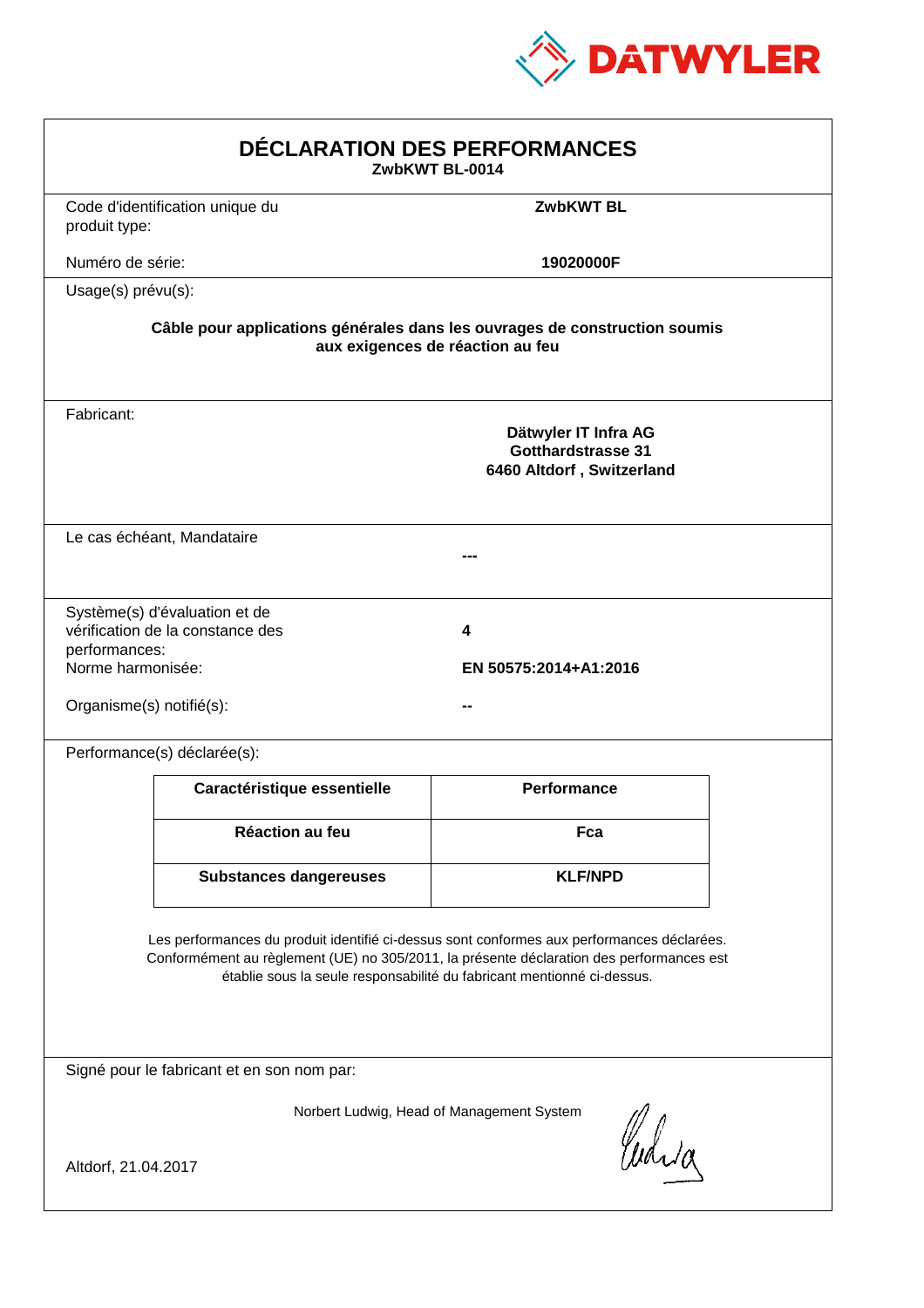

| <b>DECLARACIÓN DE PRESTACIONES</b><br>ZwbKWT BL-0014                                                                                                                                                                                                                                           |                                                                                                        |                            |  |  |  |
|------------------------------------------------------------------------------------------------------------------------------------------------------------------------------------------------------------------------------------------------------------------------------------------------|--------------------------------------------------------------------------------------------------------|----------------------------|--|--|--|
| producto tipo:                                                                                                                                                                                                                                                                                 | Código de identificación única del                                                                     | <b>ZwbKWT BL</b>           |  |  |  |
| Número de serie:                                                                                                                                                                                                                                                                               |                                                                                                        | 19020000F                  |  |  |  |
| Usos previstos:                                                                                                                                                                                                                                                                                |                                                                                                        |                            |  |  |  |
|                                                                                                                                                                                                                                                                                                | Cable sujeto a requisitos de reacción al fuego para aplicaciones generales en obras<br>de construcción |                            |  |  |  |
| Fabricante:                                                                                                                                                                                                                                                                                    | Dätwyler IT Infra AG<br><b>Gotthardstrasse 31</b><br>6460 Altdorf, Switzerland                         |                            |  |  |  |
|                                                                                                                                                                                                                                                                                                | En su caso, Representante autorizado:                                                                  |                            |  |  |  |
| (EVCP):<br>Norma armonizada:<br>Organismos notificados:                                                                                                                                                                                                                                        | Sistemas de evaluación y verificación<br>de la constancia de las prestaciones                          | 4<br>EN 50575:2014+A1:2016 |  |  |  |
|                                                                                                                                                                                                                                                                                                | Prestaciones declaradas:                                                                               |                            |  |  |  |
|                                                                                                                                                                                                                                                                                                | Característica esencial                                                                                | <b>Prestaciones</b>        |  |  |  |
|                                                                                                                                                                                                                                                                                                | Reacción al fuego                                                                                      | Fca                        |  |  |  |
|                                                                                                                                                                                                                                                                                                | <b>Sustancias peligrosas</b>                                                                           | <b>KLF/NPD</b>             |  |  |  |
| Las prestaciones del producto identificado anteriormente son conformes con el conjunto de<br>prestaciones declaradas. La presente declaración de prestaciones se emite, de conformidad con<br>el Reglamento (UE) nº 305/2011, bajo la sola responsabilidad del fabricante arriba identificado. |                                                                                                        |                            |  |  |  |
| Firmado por y en nombre del fabricante por:                                                                                                                                                                                                                                                    |                                                                                                        |                            |  |  |  |
| Norbert Ludwig, Head of Management System<br>Curia<br>Altdorf, 21.04.2017                                                                                                                                                                                                                      |                                                                                                        |                            |  |  |  |